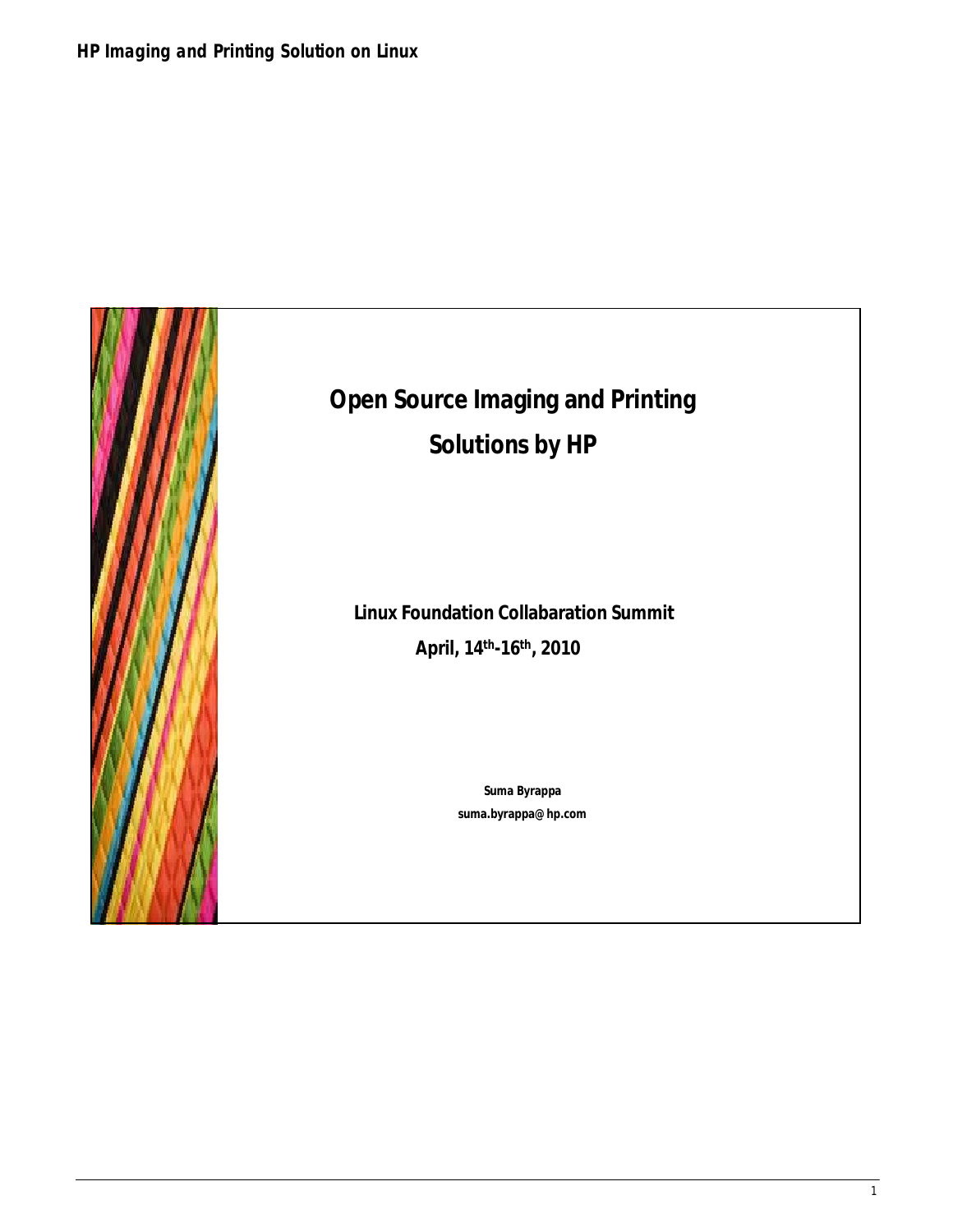## **HP Imaging and Printing Solution on Linux**

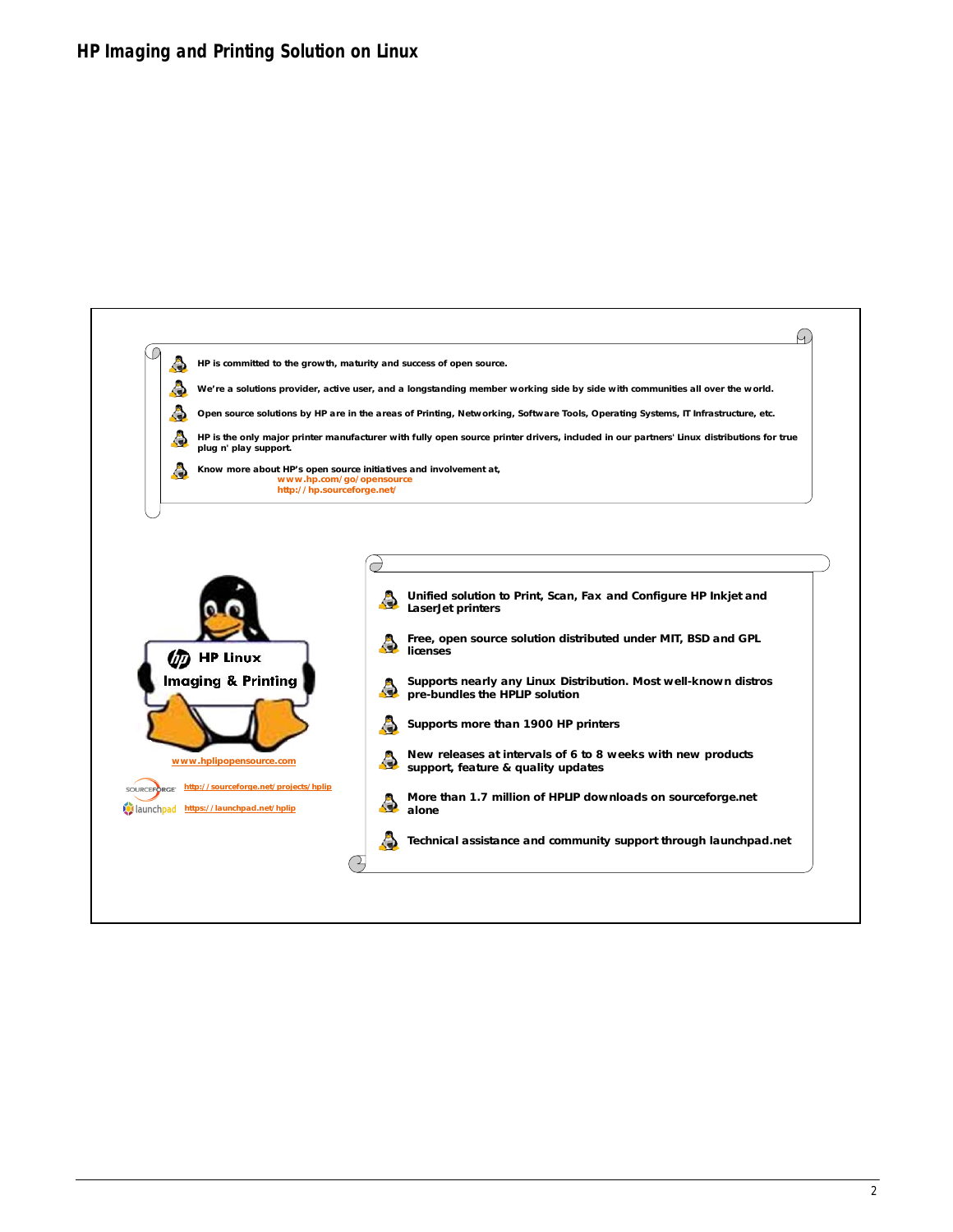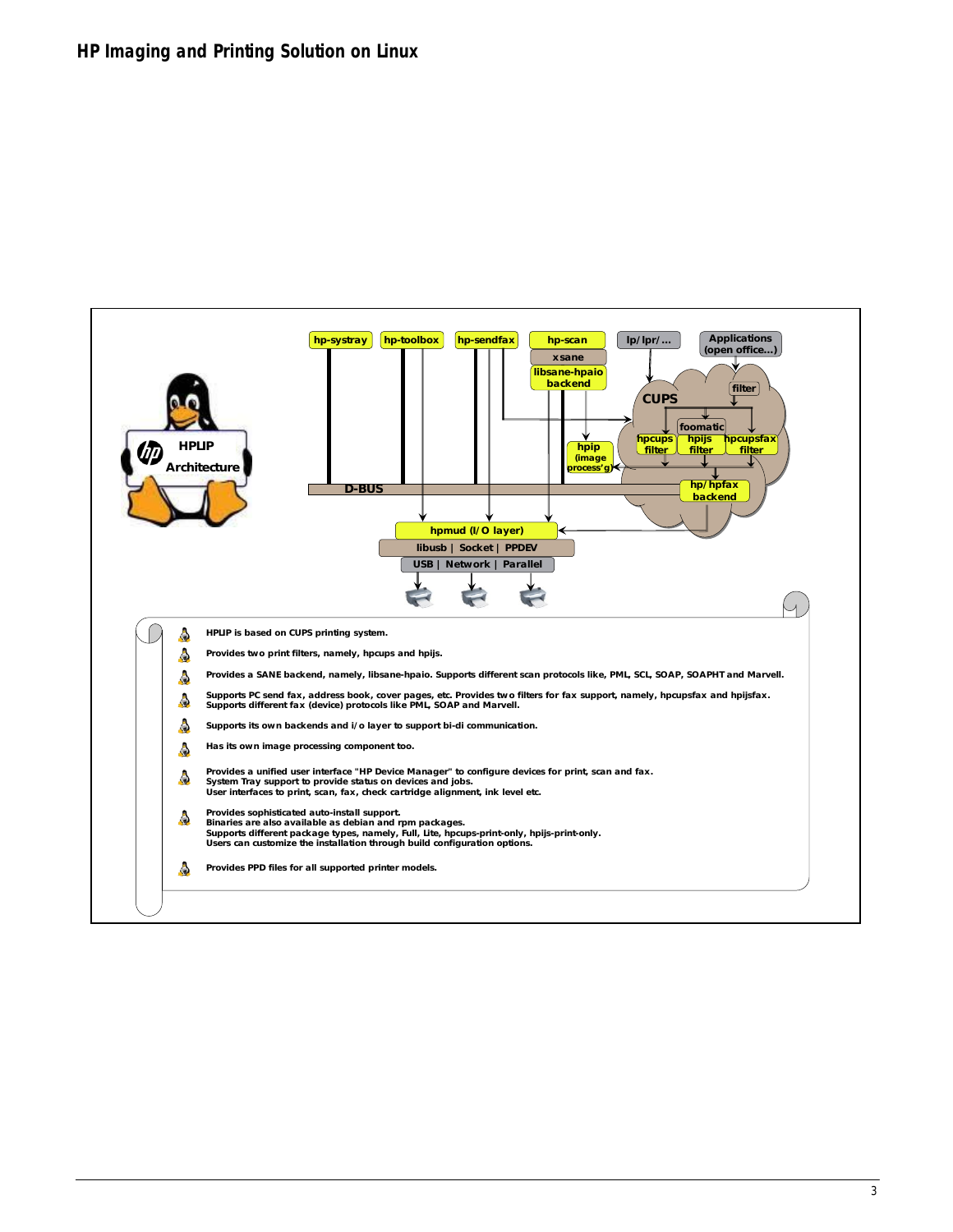| Connection (I/O) Type<br>Device URI<br>Model<br>$\checkmark$<br>1 HP Photosmart c309a Series hp/usb/Photosmart_C309a_series?serial=MY85817241058F<br>· Universal Serial Bus (USB)<br>O Network/Ethernet/Wireless network (direct connection or JetDirect)<br>◯ Wireless/802.11 (requires a temporary USB connection and is only available for select devices)<br>O Parallel Port (LPT)<br>> Show Advanced Options<br>1 device found. Click Next to continue.<br>Step 2 of 3<br>Step 1 of 3<br>$<$ Back<br>Next ><br>Cancel<br>Manager - Setup |                                       |
|-----------------------------------------------------------------------------------------------------------------------------------------------------------------------------------------------------------------------------------------------------------------------------------------------------------------------------------------------------------------------------------------------------------------------------------------------------------------------------------------------------------------------------------------------|---------------------------------------|
|                                                                                                                                                                                                                                                                                                                                                                                                                                                                                                                                               |                                       |
|                                                                                                                                                                                                                                                                                                                                                                                                                                                                                                                                               |                                       |
|                                                                                                                                                                                                                                                                                                                                                                                                                                                                                                                                               |                                       |
|                                                                                                                                                                                                                                                                                                                                                                                                                                                                                                                                               |                                       |
| HP Device Manager - Setup<br>$\sim$<br>ħп                                                                                                                                                                                                                                                                                                                                                                                                                                                                                                     | Refresh<br>$8$ exck<br>Cancel<br>Next |
| Setup Device                                                                                                                                                                                                                                                                                                                                                                                                                                                                                                                                  |                                       |
| Printer Setup                                                                                                                                                                                                                                                                                                                                                                                                                                                                                                                                 |                                       |
| Printer name: Photosmart_C309a                                                                                                                                                                                                                                                                                                                                                                                                                                                                                                                |                                       |
| Description:                                                                                                                                                                                                                                                                                                                                                                                                                                                                                                                                  |                                       |
| Location:<br>drv///hp/hpcups.drv/hp-photosmart_c309a_series.ppd<br>PPD file:                                                                                                                                                                                                                                                                                                                                                                                                                                                                  |                                       |
| ■                                                                                                                                                                                                                                                                                                                                                                                                                                                                                                                                             |                                       |
| √ Fax Setup<br>Fax name: Photosmart_C309a_fax                                                                                                                                                                                                                                                                                                                                                                                                                                                                                                 |                                       |
| Fax number: 030726000<br>Name/company: HP                                                                                                                                                                                                                                                                                                                                                                                                                                                                                                     |                                       |
| Description:                                                                                                                                                                                                                                                                                                                                                                                                                                                                                                                                  |                                       |
| Location:                                                                                                                                                                                                                                                                                                                                                                                                                                                                                                                                     |                                       |
|                                                                                                                                                                                                                                                                                                                                                                                                                                                                                                                                               |                                       |
|                                                                                                                                                                                                                                                                                                                                                                                                                                                                                                                                               |                                       |
| Send test page to printer                                                                                                                                                                                                                                                                                                                                                                                                                                                                                                                     |                                       |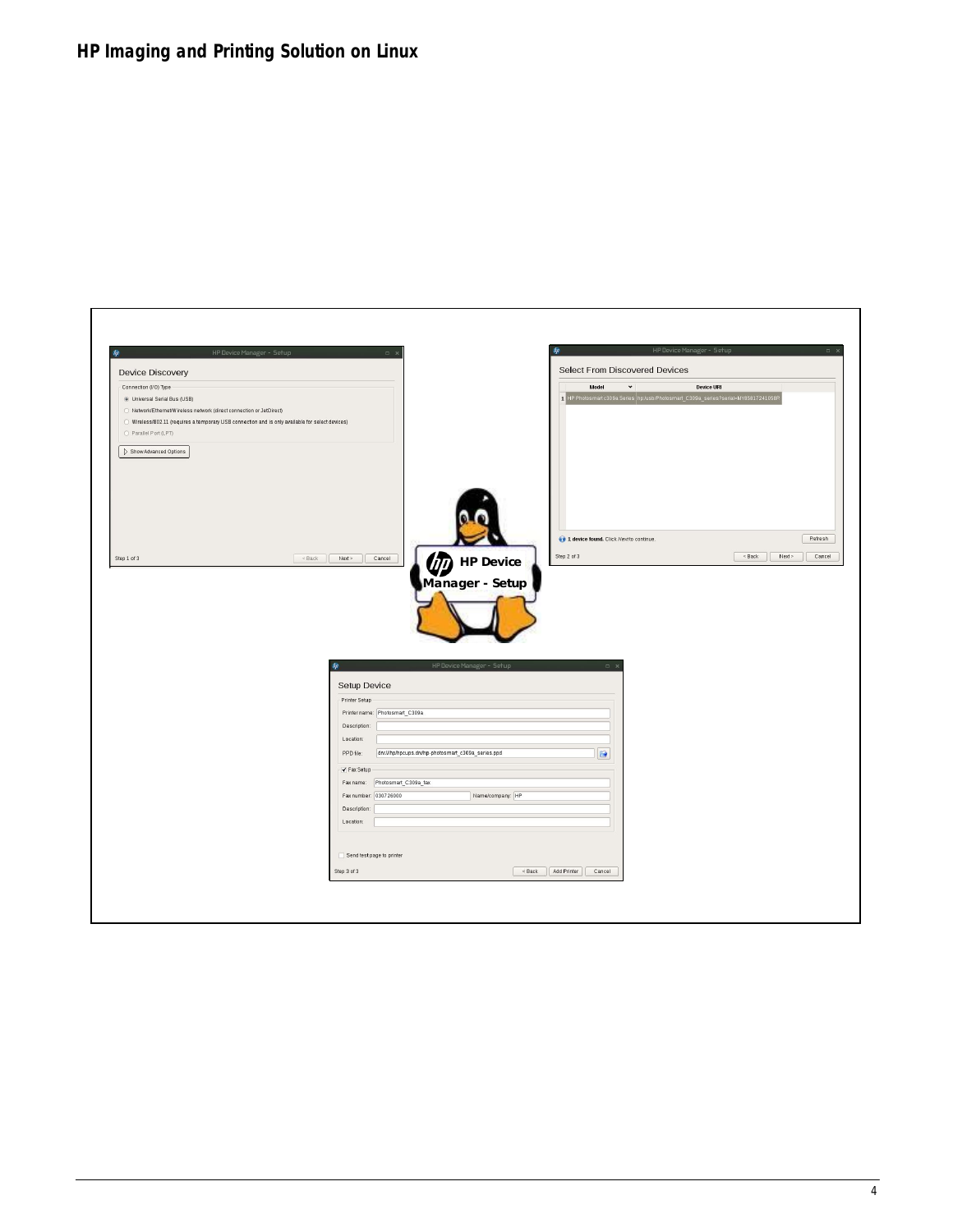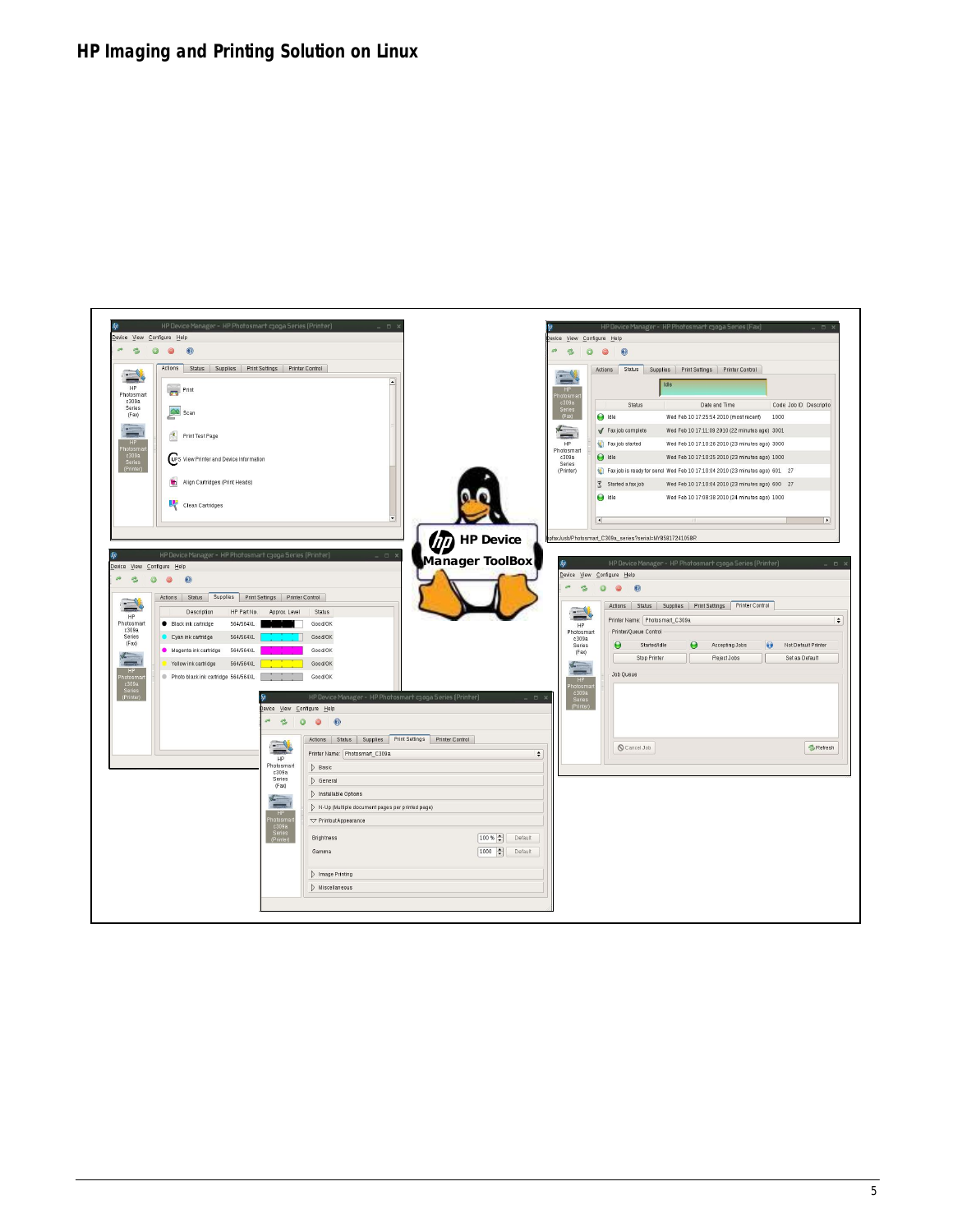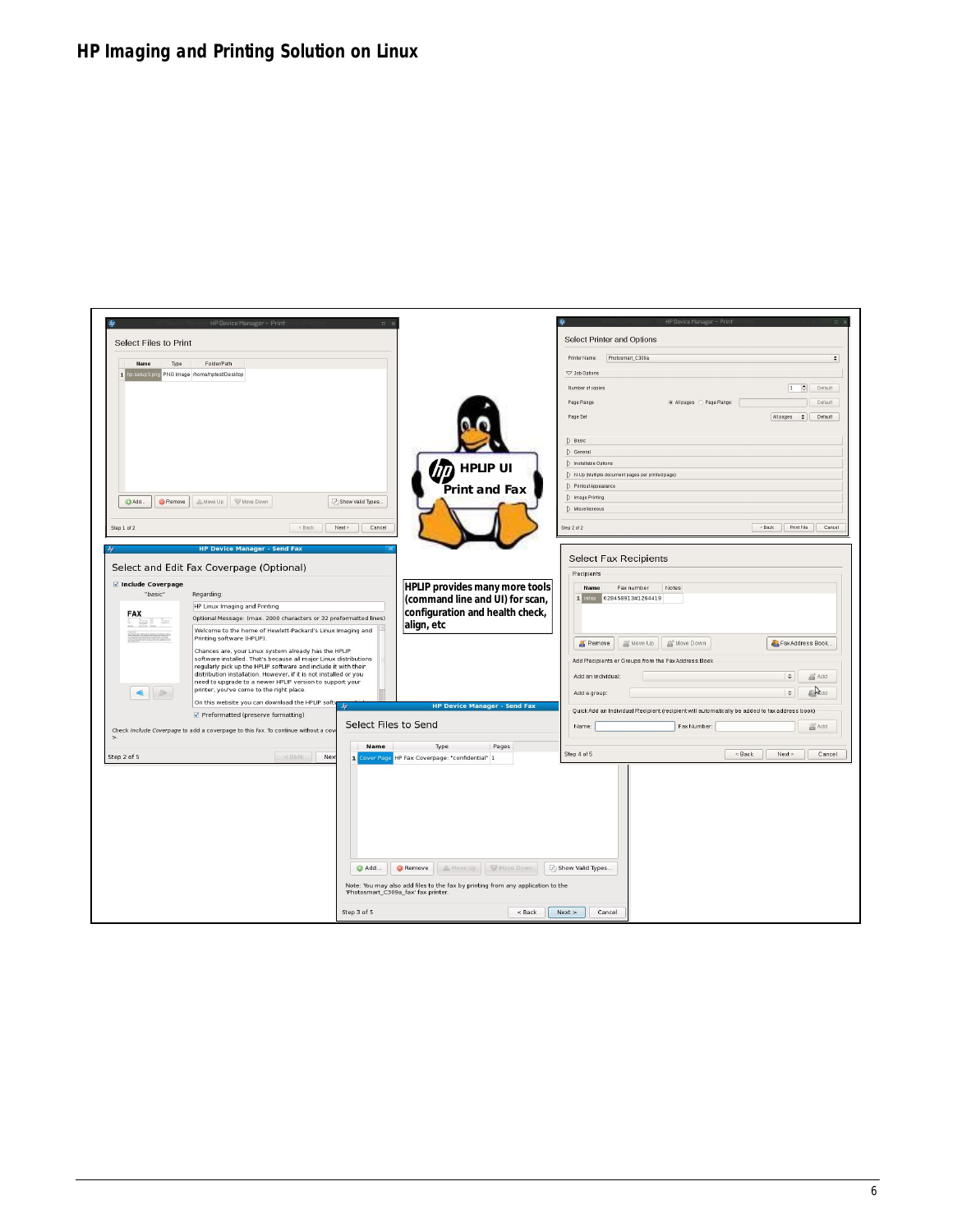## **Since April 2009….**

- $\checkmark$  Added support for 81 new printer models
- New Distro's supported are,
- OpenSuse 11.2
- Fedora 11, 12<br>
Pebian 5.0.3
- Debian 5.0.3
- Ubuntu 9.10, 10.04
- $\triangleright$  Mint 7, 8



- $\checkmark$  The new native CUPS driver (HPCUPS) is now the default printer driver. HPCUPS requires CUPS 1.2 or higher and is a complete replacement for HPIJS. For now HPIJS is still included in the tarball and if necessary can co-exist with HPCUPS. HPCUPS provides new paper sizes for borderless and duplex. This means we now have PPDs with exact printable regions for normal, borderless and duplex paper sizes
- $\checkmark$  A new utility 'hp-wificonfig' allows you to configure select wifi-capable printers on a wireless network. Once configured, the printer may be installed normally using hp-setup (hp-wificonfig can be accessed directly from hp-setup)
- $\checkmark$  The hpcups driver information file (hpcups.drv) is updated for many products to align with the product specifications. Capabilities like print modes, paper sizes, trays, mechanical offsets, margins, overspray and UIConstraints are consistent with the product specifications
- $\checkmark$  Added GPG plug-in support to Qt3 UI.Added GPG digital signatures to plug-in download
- $\checkmark$  Added fax Support for HP LaserJet M1319f MFP device
- Added mDNS/Bonjour support
- Added support for hpcups and hpijs print only package.
- Transitioned to HP Bangalore!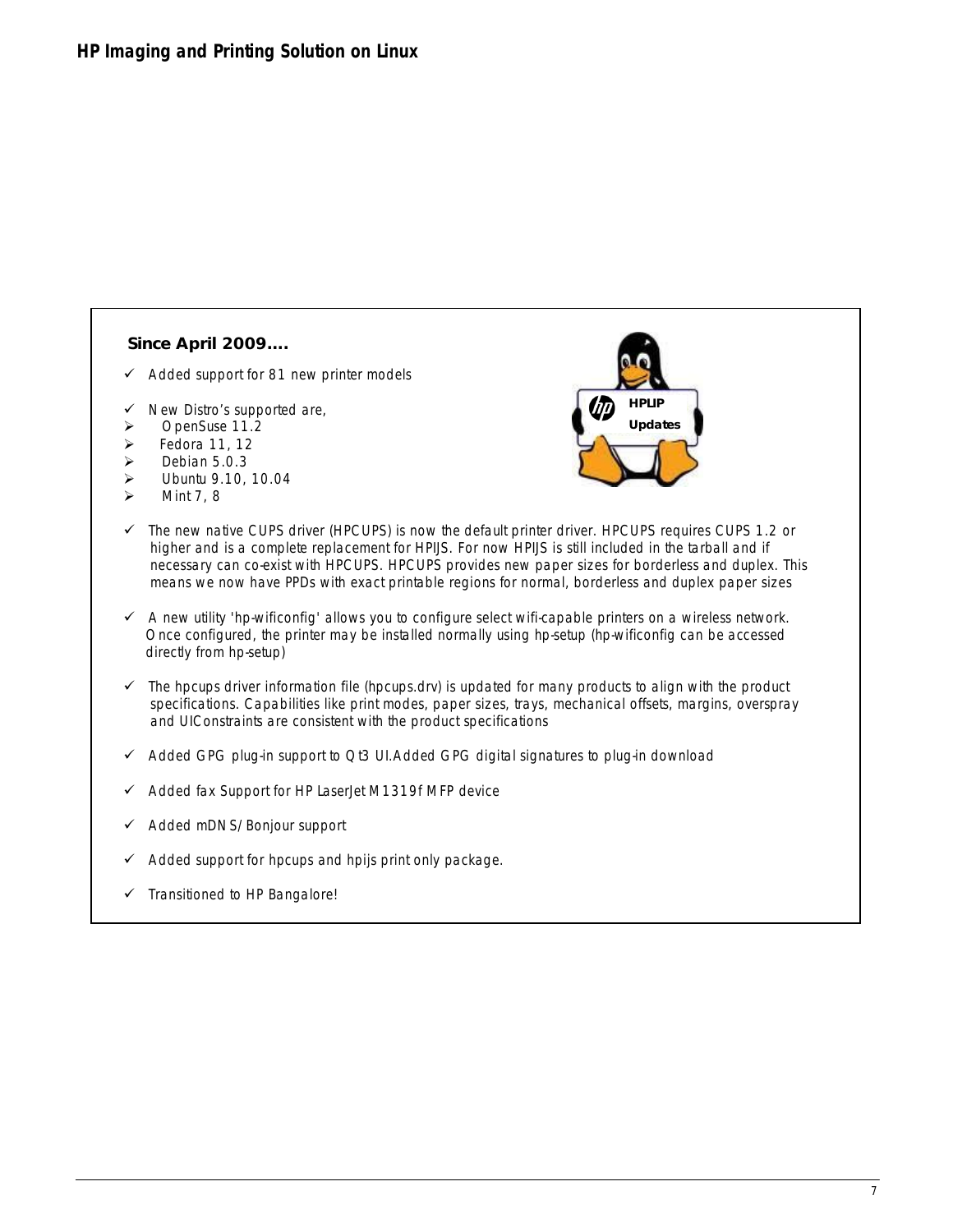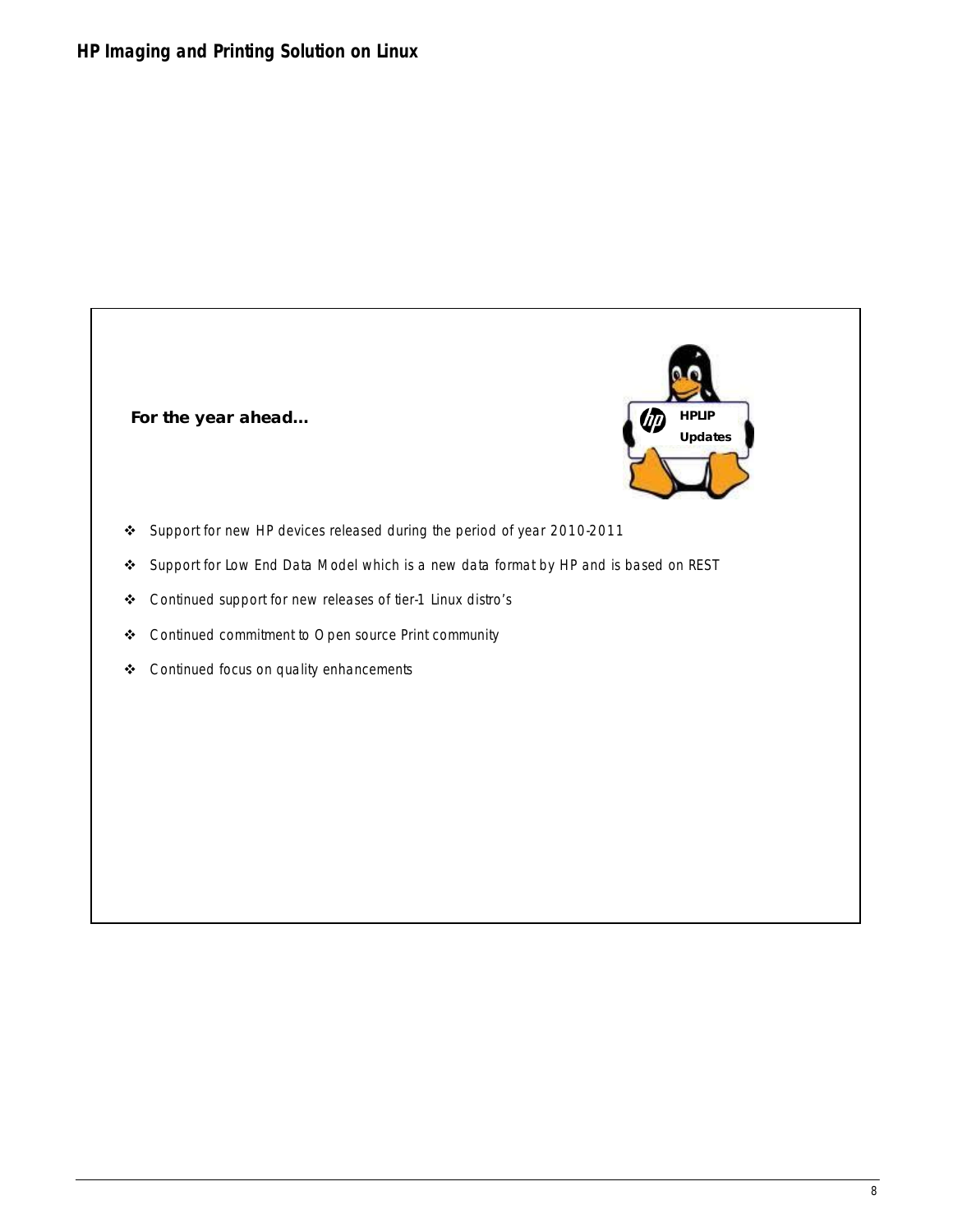

- Location of mime.types and mime.convs differ across distro's. Introducing new type/conv files requires finding the location on any given distro.
- \* The mime rules and the filters available with default CUPS installation differ on each distro.
- Ghostscript generates incorrect Tag values for outputDevice=tiffg4 and when stdout redirection is used.
- Consistency in HPLIP versioning and packaging on different distro's.
- Status of Common Print Dialog